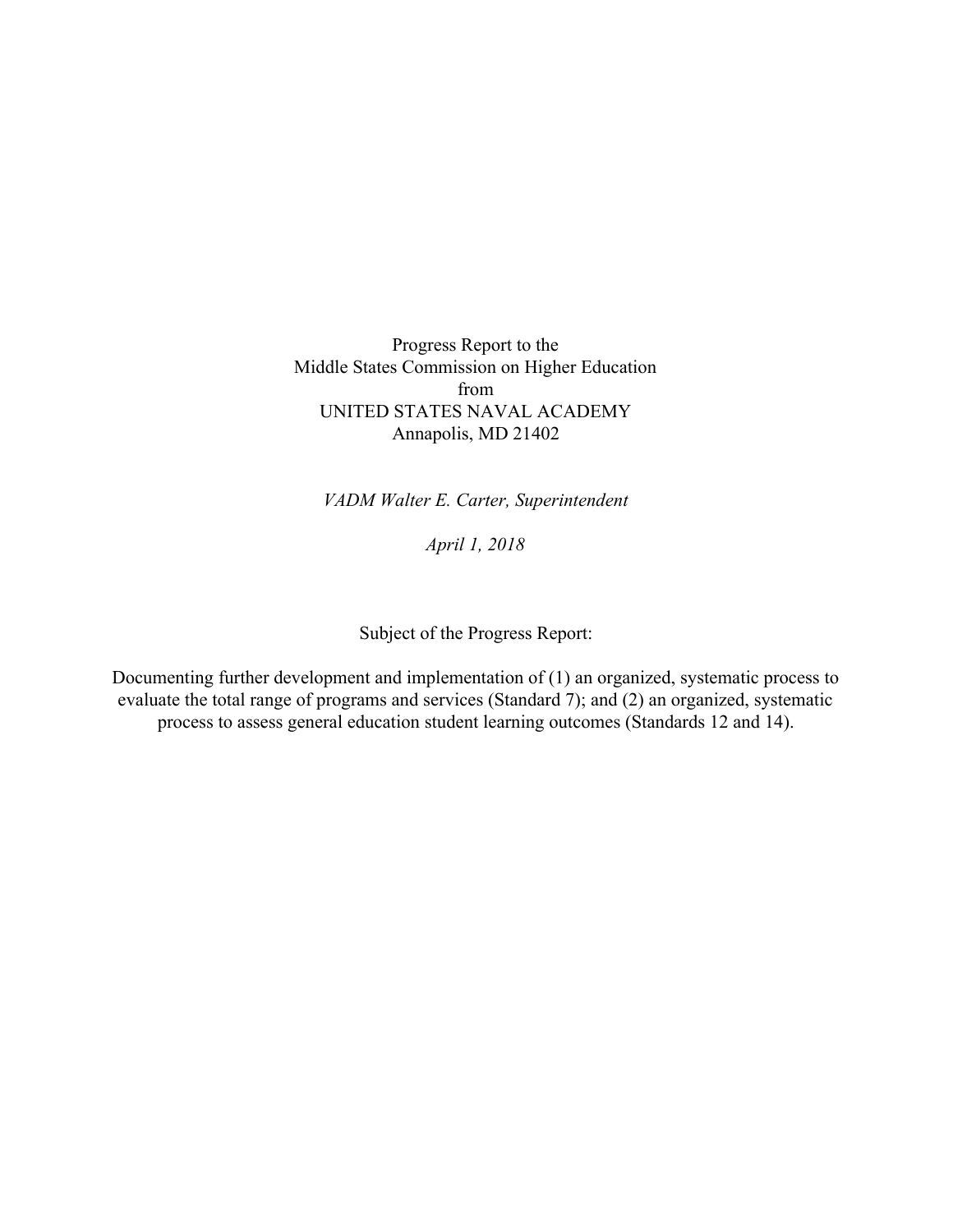## **Table of Contents**

|                                                                                   | $-2$  |
|-----------------------------------------------------------------------------------|-------|
|                                                                                   | $-4$  |
|                                                                                   | $-4$  |
| B. Assessment of General Education Student Learning Outcomes, Standards 12 and 14 | $-8$  |
|                                                                                   | - 14  |
|                                                                                   | $-15$ |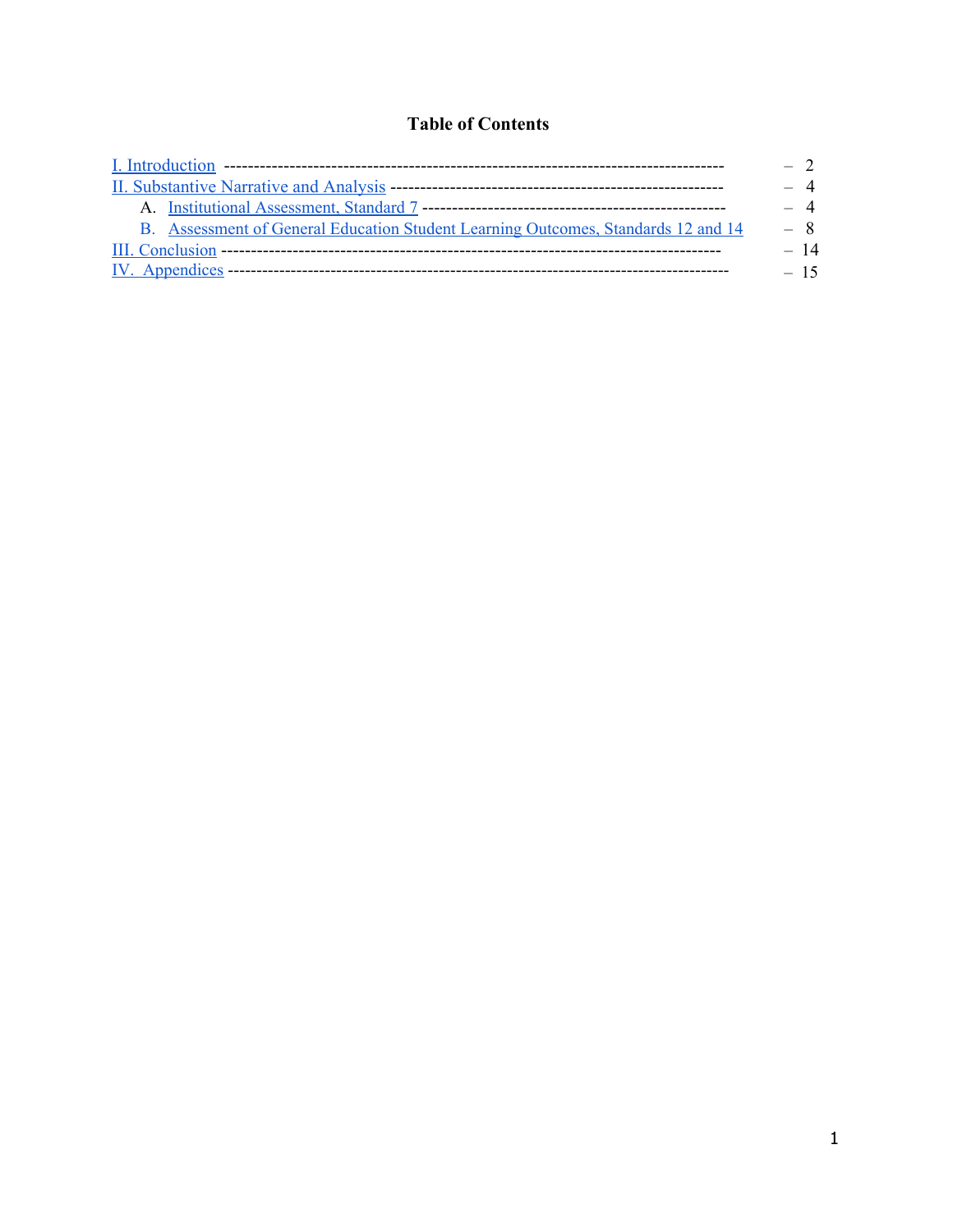#### <span id="page-2-0"></span>**I.Introduction**

Commission's request for follow-up:

On June 23, 2016, to reaffirm accreditation and to request a progress report, due April 1, 2018, documenting further development and implementation of (1) an organized, systematic process to evaluate the total range of programs and services (Standard 7); and (2) an organized, systematic process to assess general education student learning outcomes (Standards 12 and 14). The date for the next accreditation review will be determined by the Commission when it revises the accreditation cycle.

#### Institutional overview:

The United States Naval Academy (USNA) is the undergraduate college of the Navy. The student body, referred to as the Brigade of Midshipmen, embody a broad cross section of the United States, representing every state and territory. USNA has a unique clarity of purpose, expressed in our mission, "*To develop Midshipmen morally, mentally and physically and to imbue them with the highest ideals of duty, honor and loyalty in order to graduate leaders who are dedicated to a career of naval service and have potential for future development in mind and character to assume the highest responsibilities of command, citizenship and government*."

To achieve the mission of developing midshipmen morally, mentally, and physically, the Naval Academy is organized under the Superintendent, the chief executive officer of the institution, who is a Vice Admiral appointed by Congress. The Superintendent serves in a combined role that includes being both the commanding officer of a military installation and also a university president. Serving directly under the Superintendent are the Academic Dean and Provost, the Commandant of Midshipmen, and the Director of Athletics. These positions are most directly responsible for the mental, moral, and physical components of the mission, respectively; although, there is considerable overlap and integration between each of these roles and the three aspects of the mission. These three positions form the core of the Senior Leadership Team (SLT), with other supporting members including the Chief of Staff, Dean of Admissions, Chief Financial Officer, Chief Information Officer, Naval Academy Preparatory School Commanding Officer, Chief Diversity Officer, Director of the Stockdale Center for Ethical Leadership, Command Master Chief, and the Executive Director for Strategy. The Academy Effectiveness Board (AEB), which is chaired by the Vice Academic Dean, Deputy Commandant, and Senior Associate Athletic Director, provides data, analysis and recommendations to the SLT.

The USNA program is generally completed in no more (and never less) than 47 months. The Academy offers undergraduate bachelor's degrees in 25 majors including the humanities and social sciences, foreign languages, mathematical and physical sciences, and engineering. All graduates regardless of major are required to complete core (general education) courses in English, history, political science, chemistry, physics, mathematics (including three semesters of calculus), electrical engineering, thermodynamics, fluid mechanics, and cyber security. Due to the technical content that is part of the core requirements for all students, all graduates receive a Bachelor of Science degree regardless of major. Additionally, students complete required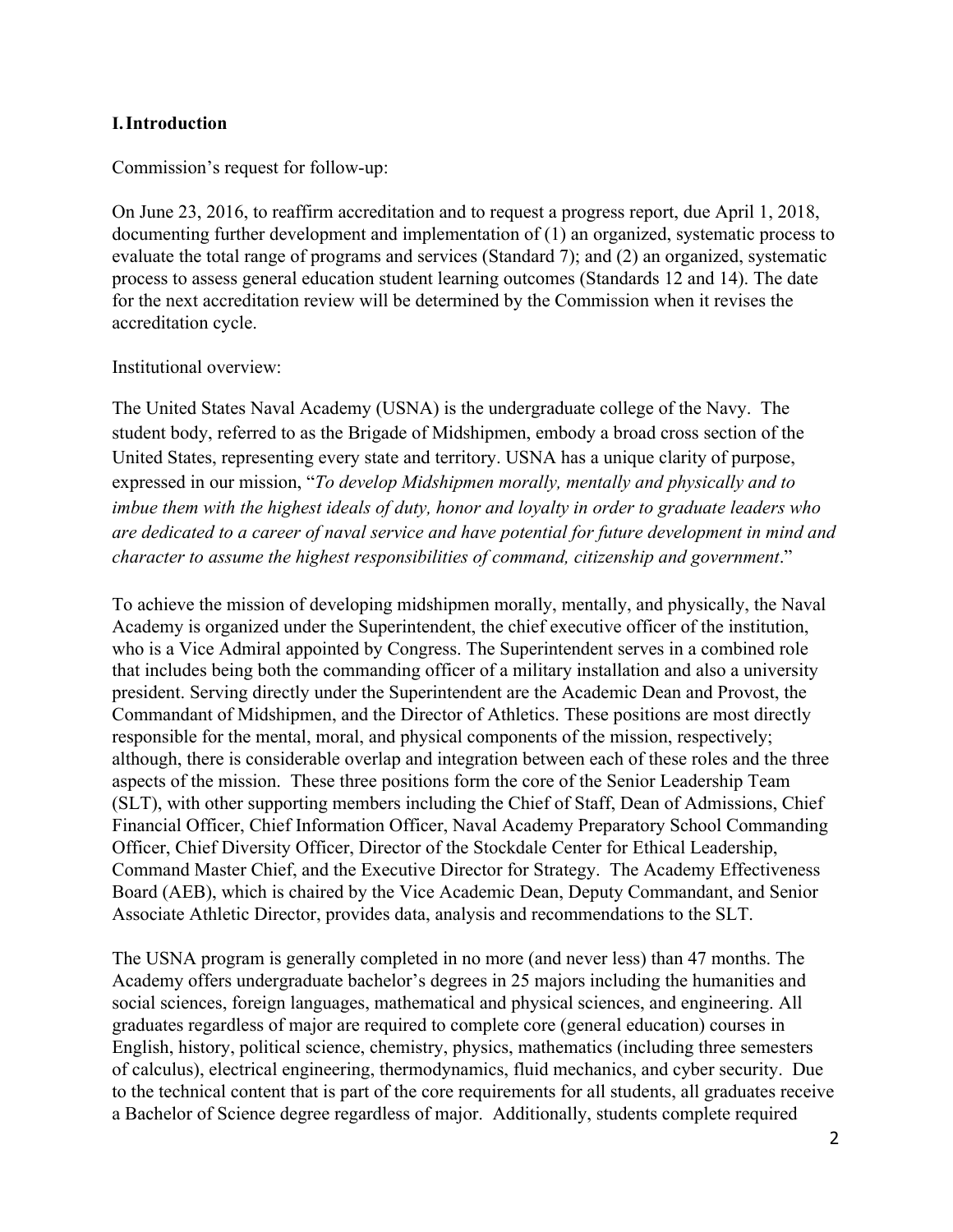professional courses in areas including navigation, ethics, leadership, and naval law. The students also have military professional development and physical fitness requirements that must be met for graduation and commissioning. All midshipmen must maintain minimum acceptable academic and physical standards to remain at USNA. All graduates of the Naval Academy, with the exception of the handful of foreign nationals and a small number of cases involving rare and exceptional circumstances, are commissioned as officers in the naval service. For each graduating class of about 1,000, approximately  $\frac{3}{4}$  are commissioned as ensigns in the Navy, and  $\frac{1}{4}$  are commissioned as 2nd lieutenants in the Marine Corps.

USNA has been continuously accredited by the Middle States Commission on Higher Education (MSCHE) since 1947. On June 23, 2016 the Commision acted:

To reaffirm accreditation and to request a progress report, due April 1, 2018, documenting further development and implementation of (1) an organized, systematic process to evaluate the total range of programs and services (Standard 7); and (2) an organized, systematic process to assess general education student learning outcomes (Standards 12 and 14). The date for the next accreditation review will be determined by the Commission when it revises the accreditation cycle.

In the period following our reaccreditation, the Academy has made substantial progress implementing assessment plans for both institutional assessment and holistic assessment of the general education (core curriculum) program. This report documents progress in these two areas. The first section, describes our development and implementation of an Institutional Assessment Plan, Standard 7. The second section of this report describes the implementation and actions taken as a result of completing the first annual comprehensive assessment of the general education (core) program learning outcomes, Standards 12 and 14.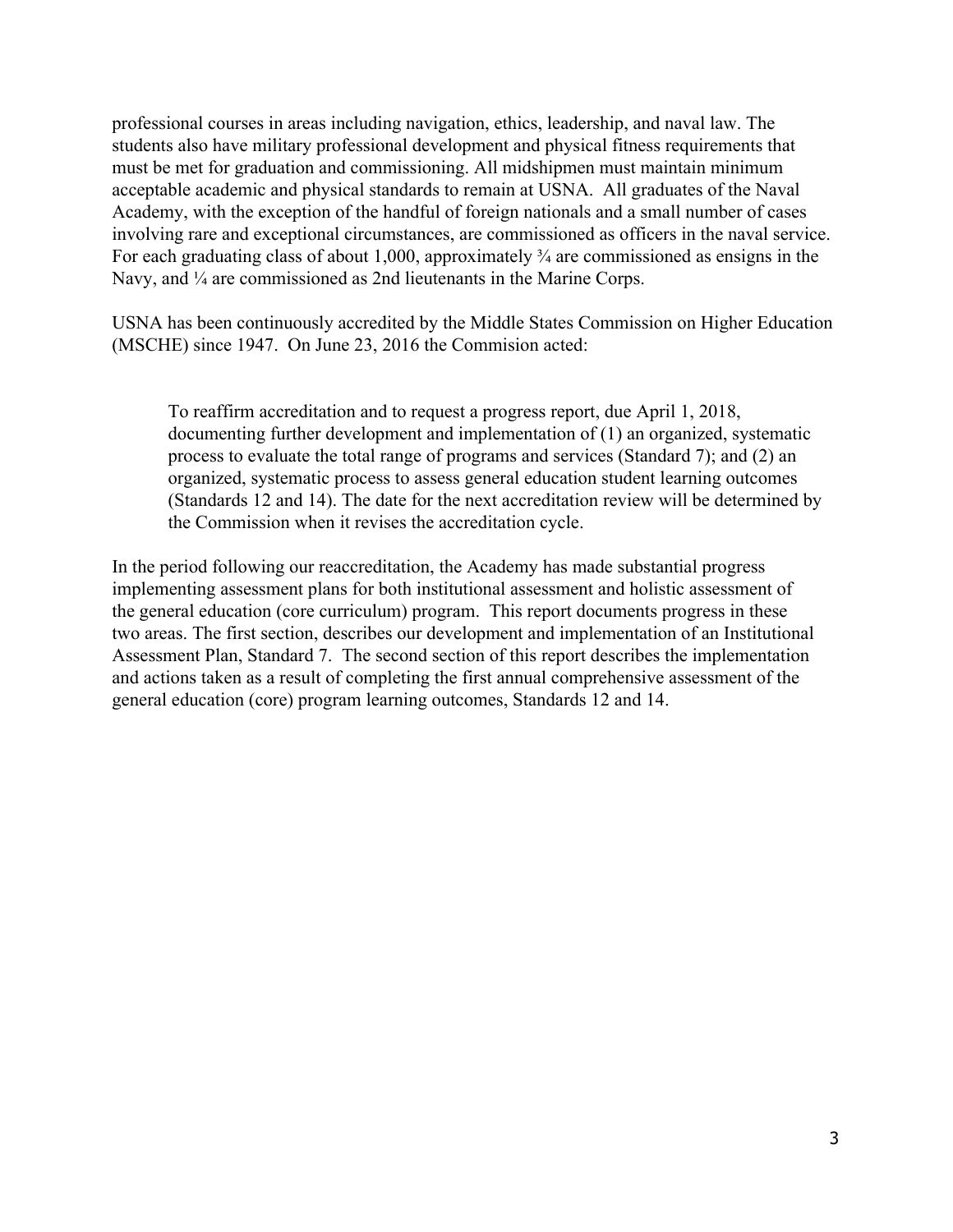#### <span id="page-4-0"></span>**II. Substantive Narrative and Analysis**

### <span id="page-4-1"></span>**A. Response to MSCHE request for further development and implementation of: an organized, systematic process to evaluate the total range of programs and services (Standard 7).**

In the summer of 2016, USNA implemented the USNA Institutional Assessment Plan (IAP); an organized, systematic process to better assess the total range of programs and services at the Academy. With a clear [mission](https://www.usna.edu/About/mission.php) 

To develop Midshipmen morally, mentally and physically and to imbue them with the highest ideals of duty, honor and loyalty in order to graduate leaders who are dedicated to a career of naval service and have potential for future development in mind and character to assume the highest responsibilities of command, citizenship and government.

#### and [vision](https://www.usna.edu/StrategicPlan/index.php)

To be the premier educational institution for developing future naval officers from across the nation to serve and lead in an increasingly interdependent and volatile world.

well in place, and a great deal of assessment already being performed, the IAP was established to measure and evaluate intended mission outcomes and subsequently make appropriate adjustments to programs, practices and, if necessary, resource allocation.

In the months following the last Middle States visit, members of the Academy Effectiveness Board (AEB) developed the IAP with the support and collaboration of administration, faculty, staff and other key stakeholders; many of whom contributed to the decennial self-study. With a charter to advise the Academy's SLT, the AEB was the logical location for developing and maintaining an effective and robust institutional assessment process and monitoring and reporting the Academy's overall effectiveness to the SLT and the entire organization. The AEB is co-chaired by representatives from the major mission areas (moral, mental, and physical) and membership also includes functional entity heads from mission-support functions including Institutional Research, Admissions, and Diversity. It meets at least monthly to provide oversight and feedback on assessment activities. The AEB has existed since 2006, with a record of completing assessment projects that span the mission areas of the Academy.

As groundwork for development of the IAP, AEB members hosted an institutional assessment planning seminar by Dr. Jodi Levine Laufgraben (Vice Provost for. Academic Affairs, Assessment and Institutional Research at Temple University) in fall 2016, conducted a thorough inventory of all ongoing assessments, and reviewed best practices from other academic institutions' assessment plans. The resultant [USNA Institutional Assessment Plan](https://www.usna.edu/StrategicPlan/_files/docs/USNA-Institutional-Assessment-Plan.pdf) (Appendix A) charges each major mission/support area with developing annual plans to assess their contributions to institutional effectiveness, midshipman developmental outcomes and/or service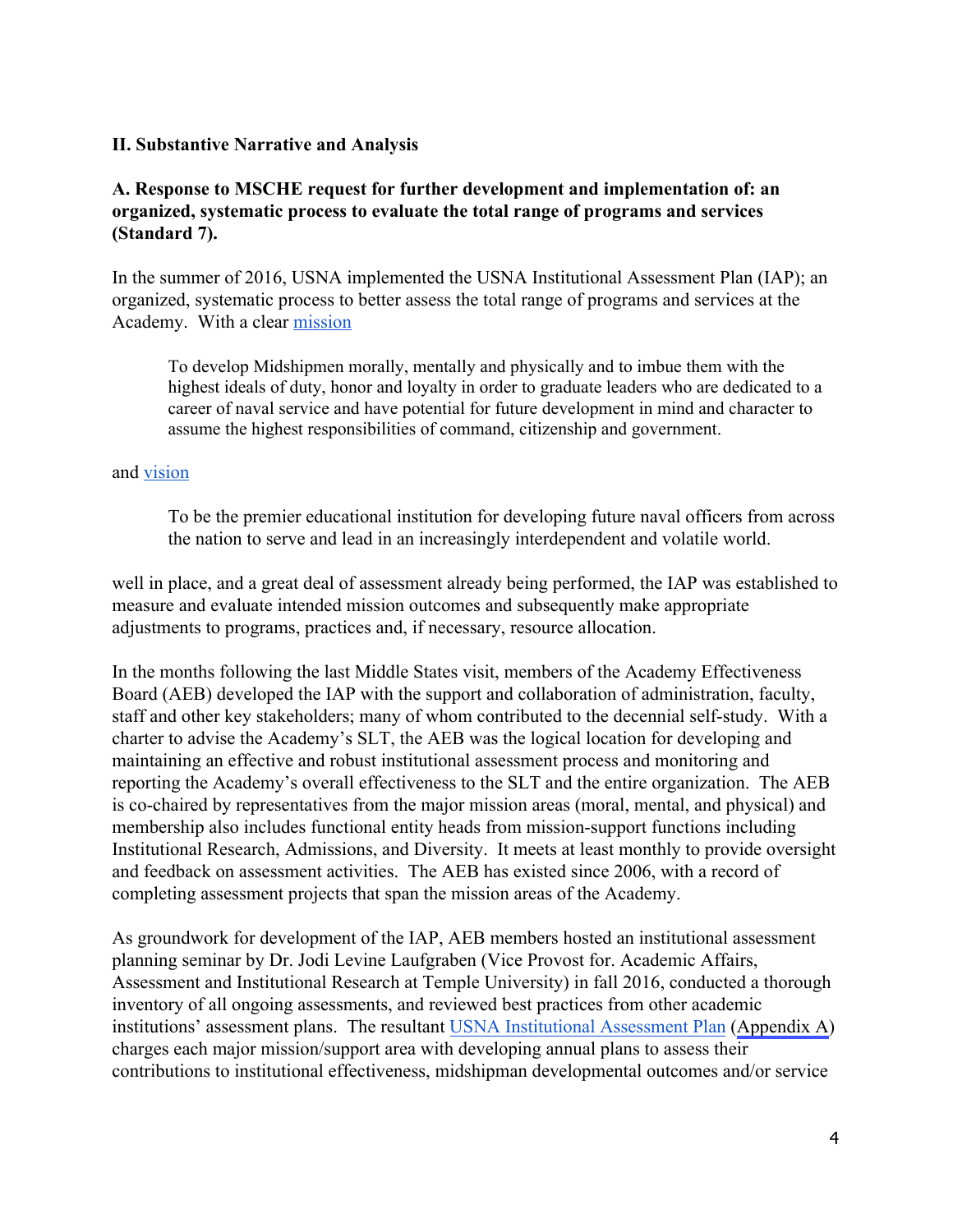to the Academy (Figure 1). Under the IAP, the AEB is responsible for institution-wide assessment that crosses mission/support areas.

In the first year of the IAP's execution, the AEB established a dashboard of key institutional metrics across the following key areas:

- Graduation and Attrition
- Admissions
- Professional and Moral Development
- Academics
- Physical Mission
- Post-graduation Performance



Figure 1: Schematic of the annual cycle for the IAP. The inner ring represents the annual assessment of support entities and programs within the Academy, and the outer ring, the institutional level cycle.

Where available, the metrics include goals provided by the Department of the Navy and the Department of Defense. These dashboard metrics were discussed among AEB members and included in the AEB's [AY2015-16 Institutional Effectiveness Assessment Report](https://www.usna.edu/StrategicPlan/_files/docs/AY2015-16-AEB-Institutional-Effectiveness-Assessment-Report.pdf) (Appendix B) to the Superintendent and SLT. Subsequently, the assessment report was [posted online](https://www.usna.edu/StrategicPlan/institutional-assessment.php) and shared with the entire USNA constituency. Based on the assessment and recommendations included in this inaugural report as well as internal mission/support area goals implemented as part of the AY2016-17 IAP process, numerous initiatives were introduced in an effort to improve institutional effectiveness. As examples, these efforts and results included: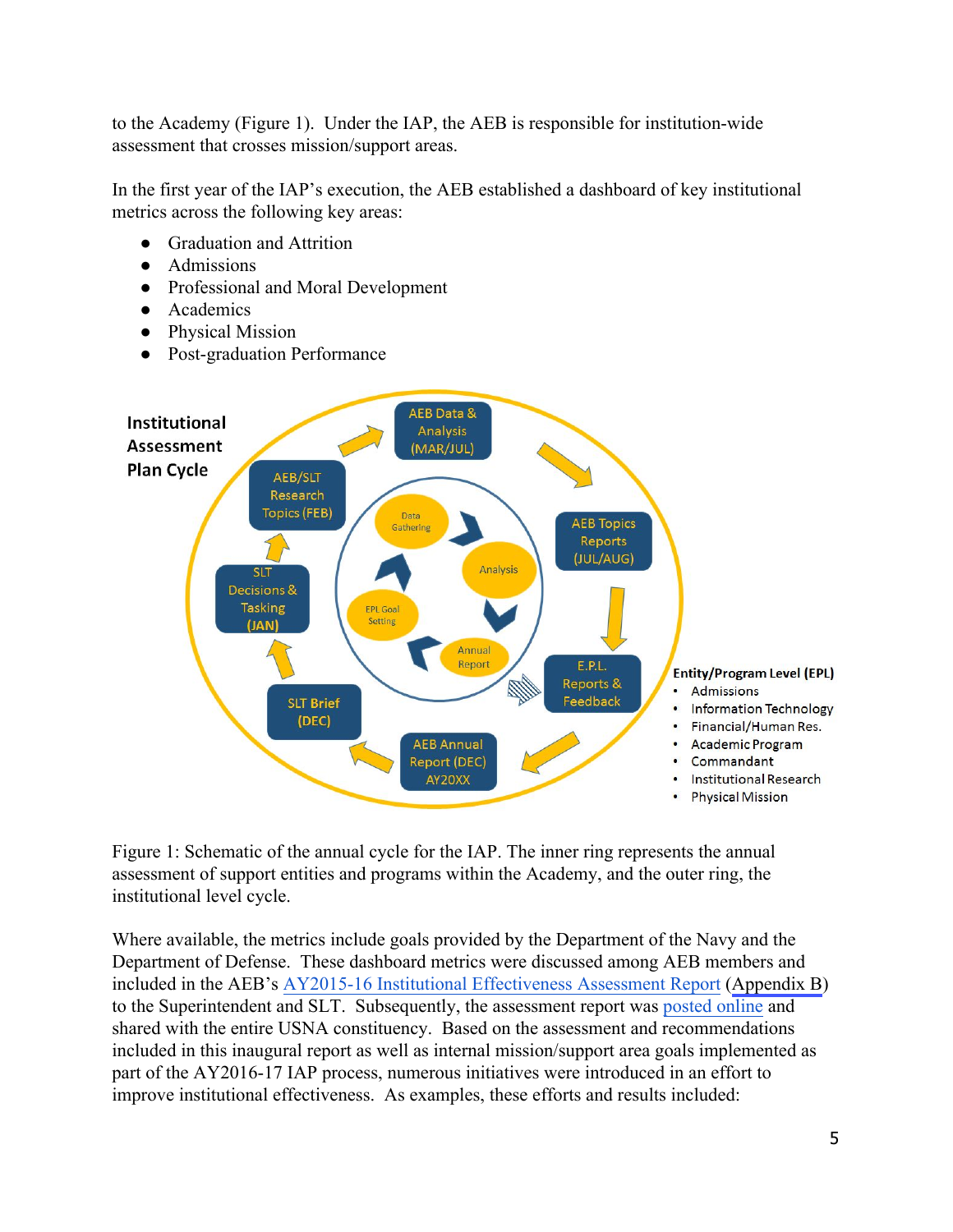- Improve Midshipmen Professional Core Competencies. Representing the approved [training requirements](https://www.usna.edu/Training/_files/documents/References/Cascade/2015%20PCC%20Manual%20FINAL%20Version.pdf) for all officer accession programs within the Naval Service (Officer Candidate School, Naval Reserve Officer Training Corps, and USNA), proficiency in many of these core competencies is evaluated through a Professional Competency Assessment (PCA). Due to historically poor PCA performance in students' sophomore and junior years, several measures were implemented to improve performance:
	- Opportunities for professional development, mentoring and improved communication were created in the midshipmen daily schedule, including requiring midshipmen to have lunch with their squad and adding required morning meal twice/week with company leadership. Implementation of this initiative required successful coordination between the Commandant, Academic Dean & Provost, and Athletic Director's Cost Centers to deconflict competing requirements.
	- Improved messaging to emphasize Midshipmen Qualification Standards as a preparation for Fleet accession and service assignment.

 The above measures were instrumental in decreasing PCA failures 20% in the past academic year.

- Develop metrics to better assess midshipmen professional and moral development. While assessment of student academic and physical development and performance is well established at USNA, proficiency in the leadership and moral mission of the Academy has historically been assessed via the lack of honor or significant conduct offenses…but this absence of a negative provides a poor measure of achievement in this mission area. At the direction of the Superintendent, a cross-functional team (including officer staff and faculty, recent graduates and current midshipmen) was assembled to review the current Aptitude for Commissioning System, the system meant to assess overall professional development, and provide recommendations for improvement. A subsequent six-month effort, including surveys and focus groups with midshipmen and staff, resulted in recommendations to improve the Aptitude for Commissioning System that were presented and accepted by the Commandant of Midshipmen and the Superintendent. Among the recommendations being implemented in the spring  $2018$  semester for  $1/6<sup>th</sup>$  of the student body and expanded to the full Brigade in the fall of 2018:
	- Adoption of a Midshipman Development Report to assess performance of each midshipman every semester across five clearly defined areas of development: leadership, character, professionalism, teamwork, and judgement and tact.
	- Requirement for every midshipman to successfully execute a leadership position at the Academy during their junior or senior year as a requirement for graduation and commissioning.
- Refine the Service Assignment process to better optimize talent. The service assignment process involves assigning midshipmen, during their senior year, to the major warfare communities in which they will serve upon graduation and commissioning as an officer. These communities include Surface Warfare, Submarines, Aviation, Explosive Ordnance Disposal, SEAL and Marine Corps. The process attempts to make a best fit of Navy and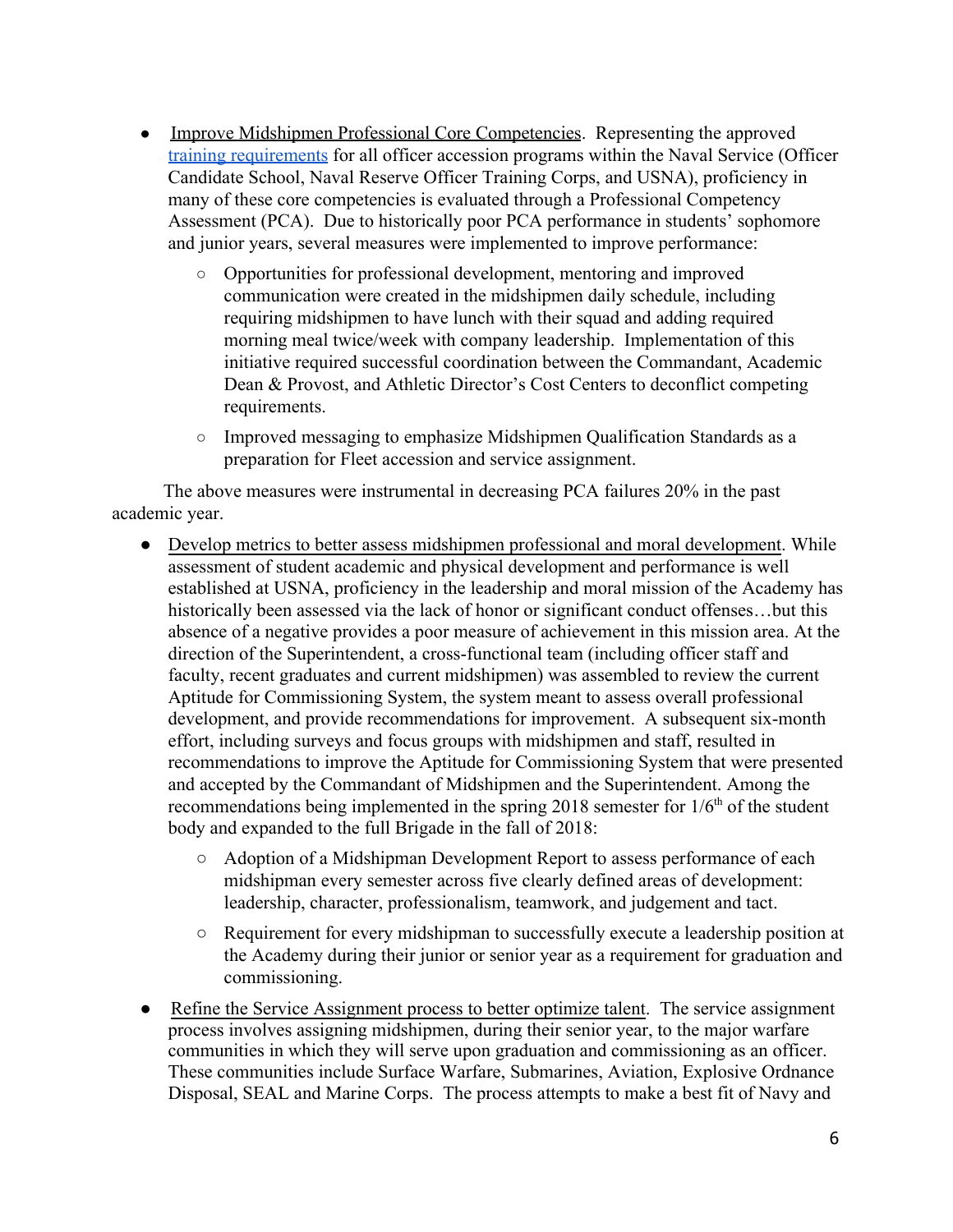Marine Corps requirements, individual desires and aptitude. Over the past several years, approximately 80-85% of midshipmen received their first choice, but for certain hard-to-fill communities (Submarines and Naval Flight Officer) individuals were essentially "drafted" into their third or fourth choice to meet the needs of the Naval Service. In an effort to improve results, a deliberate campaign (including increased formal and informal informational sessions and 4-week submarine experiences as examples) was initiated to better educate midshipmen on the value and opportunities of these hard-to-fill communities and refine pre-selection screening processes to better inform midshipmen for which communities they had the most aptitude. These changed practices produced dramatic improvements for the Class of 2018 service assignment results (announced in Nov 2017):

- 92.7% of midshipmen received their first choice and 99.9% received their first or second choice. Only 1 out of 1,049 midshipmen didn't receive their first or second choice.
- A "draft" was not required for either the Submarine or Naval Flight Officer communities.
- Realignment of resources dedicated to Language, Regional Expertise, and Culture ([LREC](https://www.usna.edu/InternationalProgram/programs.php)) exposure for midshipmen. With governmental funding essentially flat-lined and labor accounting for an increased percentage of USNA's appropriated (Operations and Maintenance, Navy) budget, available funding for material, travel and professional development has decreased and is projected to decrease further in the future. Based on the associated analysis and the risk to effectively achieving USNA's mission in the future, the SLT identified areas where non-essential funding allocations could potentially be decreased. LREC exposure overseas for midshipmen, while highly valued, is not a requirement for graduation or commissioning. Accordingly, the SLT recommended to reduce and subsequently eliminate \$2.3M of governmental funding for LREC travel. In conjunction with this decision, the Naval Academy Foundation (a  $501(c)(3)$  organization chartered with raising philanthropic support for USNA margin of excellence priorities) increased their philanthropic goals supporting USNA International Programs.

The AEB's [AY2016-17 Institutional Effectiveness Assessment Report](https://www.usna.edu/StrategicPlan/_files/docs/AEB-AY16-17-Institutional-Effectiveness-Assessment-Report.pdf) (Appendix C), with the addition of individual mission/support area assessment reports, reflects a maturation of USNA's IAP implementation. Over the last two years the AEB has developed a sustainable cycle of providing feedback on assessment reports and plans in the fall of each academic year for each entity head, combining and collating these individual reports into an institutional report, presenting to the Superintendent and the SLT in the winter, and focusing on assessments that span mission/support areas in the spring. The briefing of the AY16-17 report to the SLT provided a good discussion of current trends with the AY15-16 report as a backdrop. While the process did not reveal any major surprises, it provided an opportunity to discuss changes expected over the next few years, including a major renovation project affecting all spaces in our primary engineering building that will require the consolidation of space across campus and result in larger class sizes during AY2018. This continues to be an all-hands effort to provide the best possible learning environment while maintaining all teaching, laboratory, and support functions for the core and majors engineering curriculum.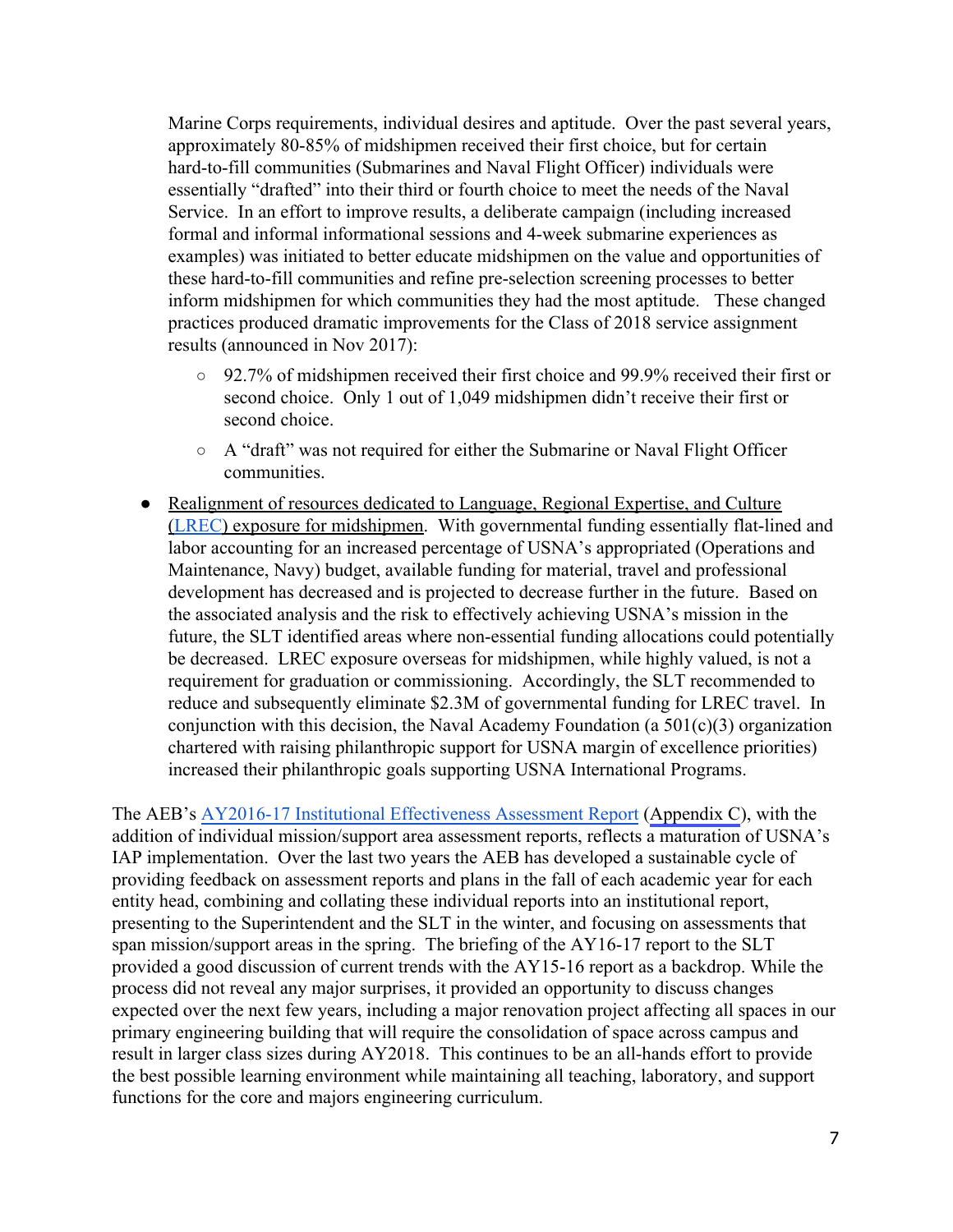An abbreviated version of the AEB's AY2016-17 Institutional Effectiveness Assessment Report was forwarded to Navy leadership, including the Chief of Naval Operations. In addition to serving as an informative depiction of USNA performance trends, it highlighted fiscal challenges that are impeding continued performance improvements.

Going forward, the IAP will continue to serve as an organized, systematic process to better assess the total range of programs and services at the Academy facilitated by members of the AEB. The Superintendent and SLT see value in this approach to process improvement, both in terms of aiding decision making to maximize institutional effectiveness, but also in educating the entire USNA constituency on progress in achieving the Academy's strategic priorities.

### <span id="page-8-0"></span>**B. Response to MSCHE request for further development and implementation of: an organized, systematic process to assess general education student learning outcomes (Standards 12 and 14).**

In the spring of 2017, USNA successfully implemented an organized, systematic process to assess the general (core curriculum) education program that reaches, and is enriched, by all levels of the academic enterprise. Since 2006, assessment of student learning outcomes has been collected from individual courses that make up the Naval Academy's required core (general education) program. As part of the annual assessment process, maintained and supported by the Faculty Senate Assessment Committee (FSAC), departments collect, analyze, and use information to improve student learning at the departmental/program level. The 2017 academic year was the first time that USNA systematically expanded the assessment of course level learning outcomes within each core course to the assessment of the Naval Academy's *overarching* core curricular learning outcomes (CLOs) and hence its core curriculum.

The foundation was laid for this process by the Core Learning Outcome Task Force  $(CLOTF)^1$ created in winter of 2013-14. CLOTF articulated the overarching learning outcomes of the Naval Academy core curriculum using a combined grassroots and top down methodology. The task force qualitatively analyzed existing course level outcomes developed by faculty from all core courses and obtained, via focus groups, input from officers with fleet experience serving at USNA. Through these two processes, overarching outcomes for the core curriculum were formulated by qualified professionals. These outcomes were shared with the Faculty Senate<sup>2</sup>, department chairs, and departmental assessment coordinators; refined; and ultimately accepted in 2015. Following is the list of the nine core curriculum learning outcomes:

<sup>&</sup>lt;sup>1</sup> The task force consisted of civilian and military officers from all academic divisions representing a broad swath of those who teach at USNA and the Chairs of the Faculty Senate Curriculum Committee and the Faculty Senate Assessment Committee.

<sup>&</sup>lt;sup>2</sup> The Faculty Senate is composed of elected representatives from the military and civilian faculty of all departments. Its committees work on issues generated both by the faculty and requested by the administration. It provides advice and recommendations to the Academic Dean.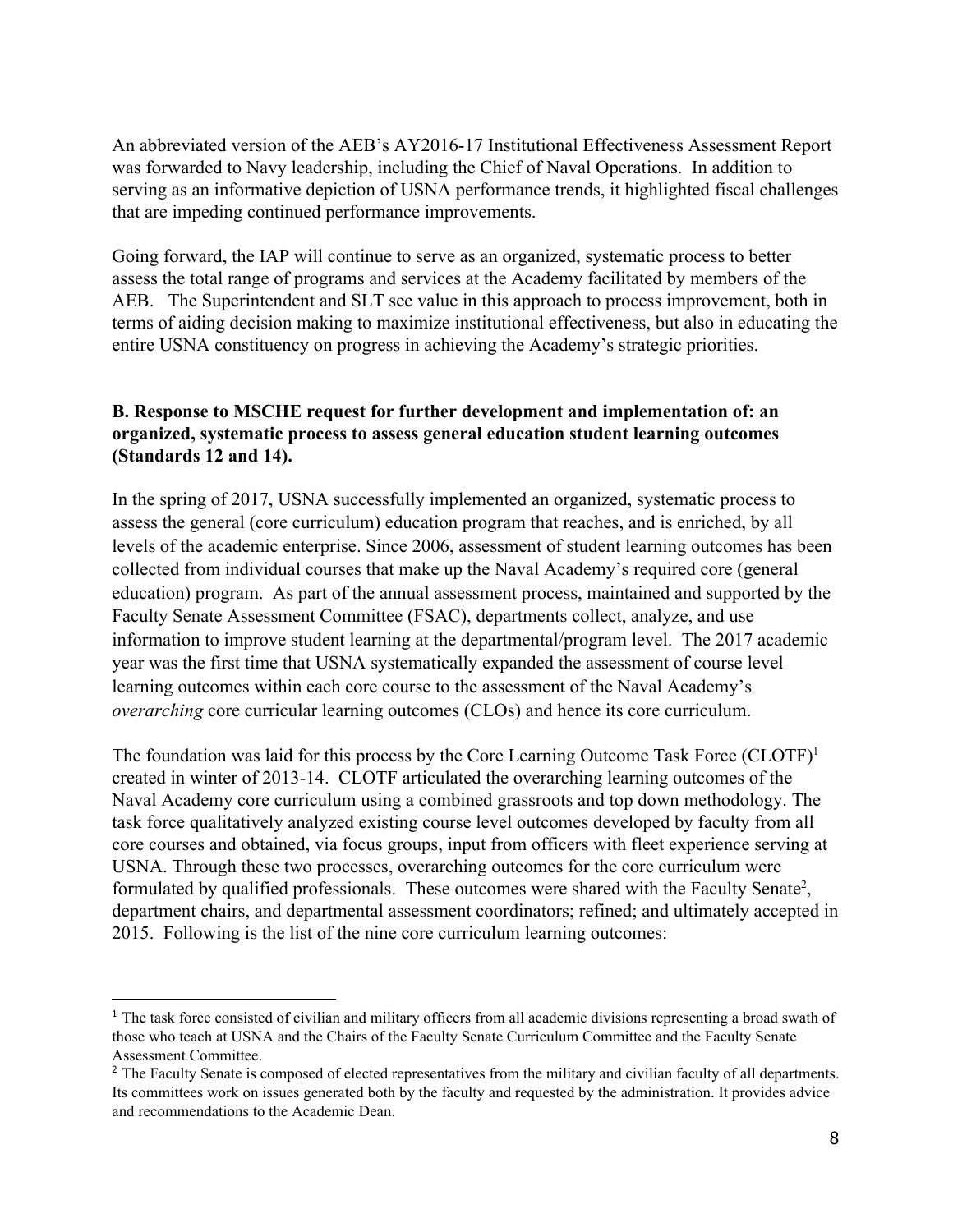- apply leadership skills;
- reason morally and ethically;
- apply principles of naval science and the profession of arms;
- solve technical problems;
- communicate effectively;
- critically reason;
- understand American heritage;
- interpret past and current world events; and
- demonstrate intellectual curiosity.

A detailed statement for each outcome is posted [online](https://www.usna.edu/Academics/_files/documents/assessment/CLOsandPreamble%20F%20EB%202015.pdf) (Appendix D) articulating how midshipmen are expected to demonstrate the outcome. In March 2016, each department contributed to a [curriculum map](https://www.usna.edu/Academics/_files/documents/assessment/USNA%20Core%20Cur%20riculum%20Map.pdf) (Appendix E) that shows the relationships between each core course, the applicable nine core learning outcomes, and the general education requirements indicated by MSCHE.

With this groundwork in place, members of the Academic Assembly<sup>3</sup>, Faculty Senate Assessment Committee, and the CLOTF held an off-site on 06 JUN 2016 in which criteria for a systematic general education assessment process were articulated and several possible ways forward were discussed. Key to progress was that assessment not be overly burdensome, that it keep faculty at the center of the discussion, and that it provide a bigger picture of student learning at USNA. Equally important was that assessment support an open dialogue and that it not be used simply for its own sake or to support an agenda other than improving the educational experiences of midshipmen. Tightening budgets led to an additional criterion of not requiring additional financial resources to implement and maintain new assessment activities. In September 2016, as part of it[s assessment report to the AEB](https://www.usna.edu/Academics/Academic-Dean/Assessment/AEB.php) (Appendix F), the Academic mission area committed to reporting on progress toward the assessment of the Naval Academy's Core Learning Outcomes as part of the institutional assessment process.

From these inputs, a plan was developed that built on the embedded, direct assessments<sup>4</sup> already occurring in all academic departments. The focus is on using information collected as part of ongoing core course assessment activities that are clearly aligned with the nine core curriculum outcomes. In this way, we built on our existing strengths while creating the fewest possible redundancies and minimally stressing limited resources. This [plan](https://www.usna.edu/Academics/_files/documents/talks/AcAssemblyDec2016.pdf) (Appendix G) was shared in the fall semester of 2016 and vetted in an Academic Assembly on 13 DEC 2016. Department chairs and those responsible for assessment indicated that the plan was manageable and sustainable. The component of the plan in which academic divisions facilitate discussions between departments was seen as necessary to provide opportunities to address the big picture meaning of student learning at USNA. [Instructions, a template, and examples](https://www.usna.edu/Academics/Academic-Dean/Assessment/index.php) (Appendix H) were provided to departments and divisions on 15 FEB 2017 for immediate implementation. The

<sup>&</sup>lt;sup>3</sup> The Academic Assembly consists of the academic deans, division directors, senior professors, chairs of the academic departments, and other Academic Dean staff members and serves as an advisory board as well as a conduit for communicating information to the faculty.

<sup>&</sup>lt;sup>4</sup> Primarily student performance on exam items aligned with learning outcomes and outcomes based rubrics linked to appropriate assignments.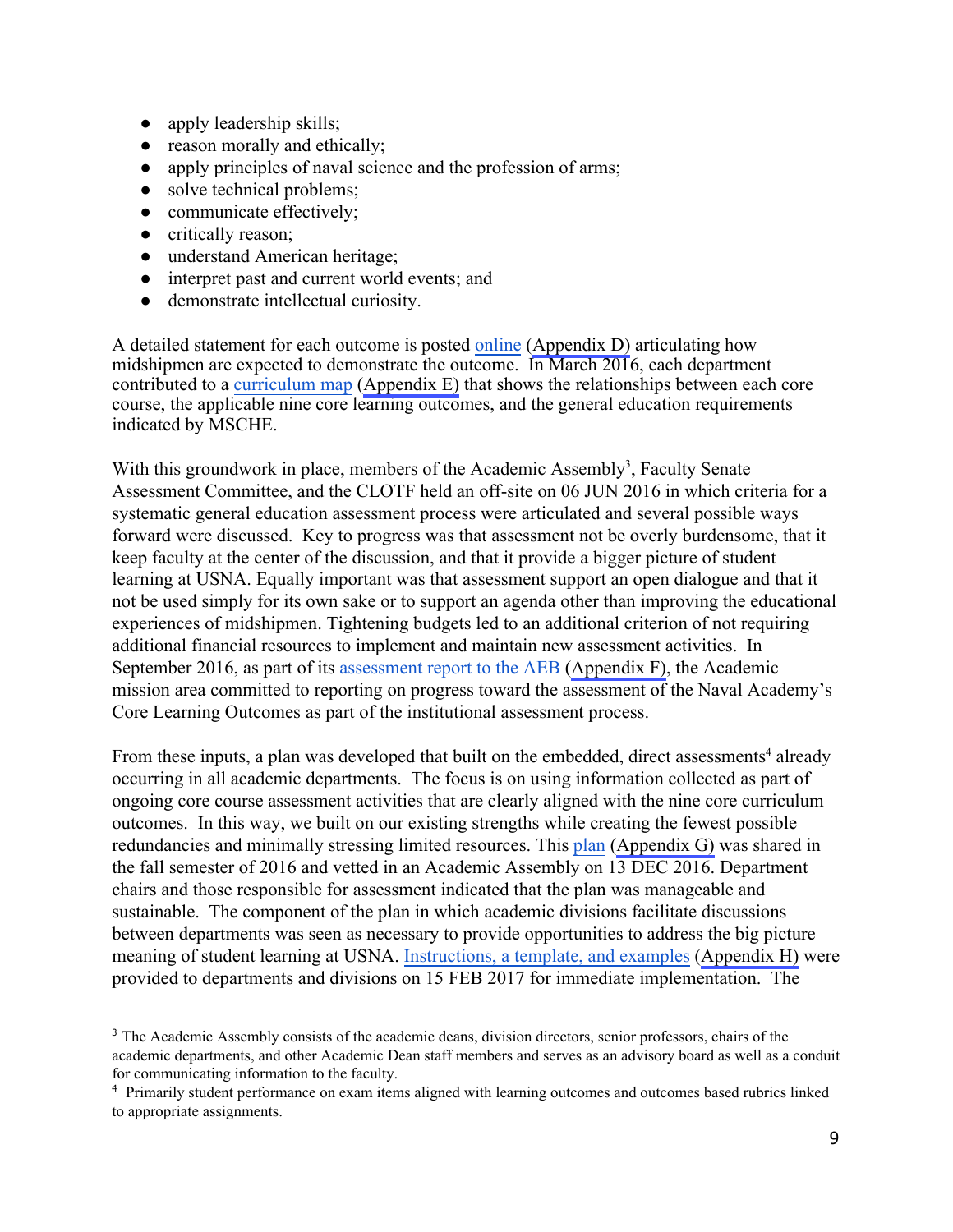differences between the 2017 assessment instructions and those provided in previous years are that:

1) Divisions (administrative units similar to a college that encompass departments/majors aligned with areas such as Engineering & Weapons; Humanities & Social Sciences; and Mathematics  $&$  Science) provide a report that includes information regarding the

- a) effectiveness of the core educational program
- b) improvement/action plans,
- c) communication strategy, and
- d) when appropriate information about working across divisions.

2) Additionally, departments with core courses:

a) explicitly align one or more of their course student learning outcome(s) with the appropriate USNA core learning outcome(s) and indicate the level of proficiency obtained; and

b) provide an interpretation of satisfaction with core learning outcome results and additional lessons learned or actions recommended at the level of the department, division, or academic enterprise.

The faculty who serve as members of the Faculty Senate Assessment Committee consulted with departments upon request and also provided drop-in assessment assistance at the Naval Academy's Annual Teaching & Learning Conference in May 2017. Assessment reports for major and minor programs and core courses were submitted to the Associate Dean for Planning and Assessment (ADPA) by 15 JUN 2017. Division assessment reports were submitted to the ADPA by 31 OCT 2017.

In the summer of 2017, core learning outcome data was received for 51,634 cases from 31 courses. In all, 13 departments, and 4 divisions representing near total coverage of the USNA core curriculum contributed to the overall picture. However, to create a snapshot of student achievement in the core it was decided to use a subset, 28,874 cases from the 4 divisions and 13 courses. The subset is weighted by department and division and contains data reported for the final course in a course series (for example calculus III, in the calculus I, II, and III series) in which a core learning outcome was assessed by the reporting department. This provides a snapshot of student achievement for 8 of the 9 outcomes and all of the essential skills indicated by the revised standard 3 and the previous standard 14.<sup>5</sup>

<sup>&</sup>lt;sup>5</sup> General education outcomes were not chosen for assessment, rather the outcomes assessed were a result of the existing annual assessment activities and schedules in place at the department level for core courses. As a result not all general education outcomes were the focus of academic year 2017 assessments, however, departments generally assess a subset of outcomes on rotating basis with a goal of assessing all outcomes within a reasonable period of time (about 4 years).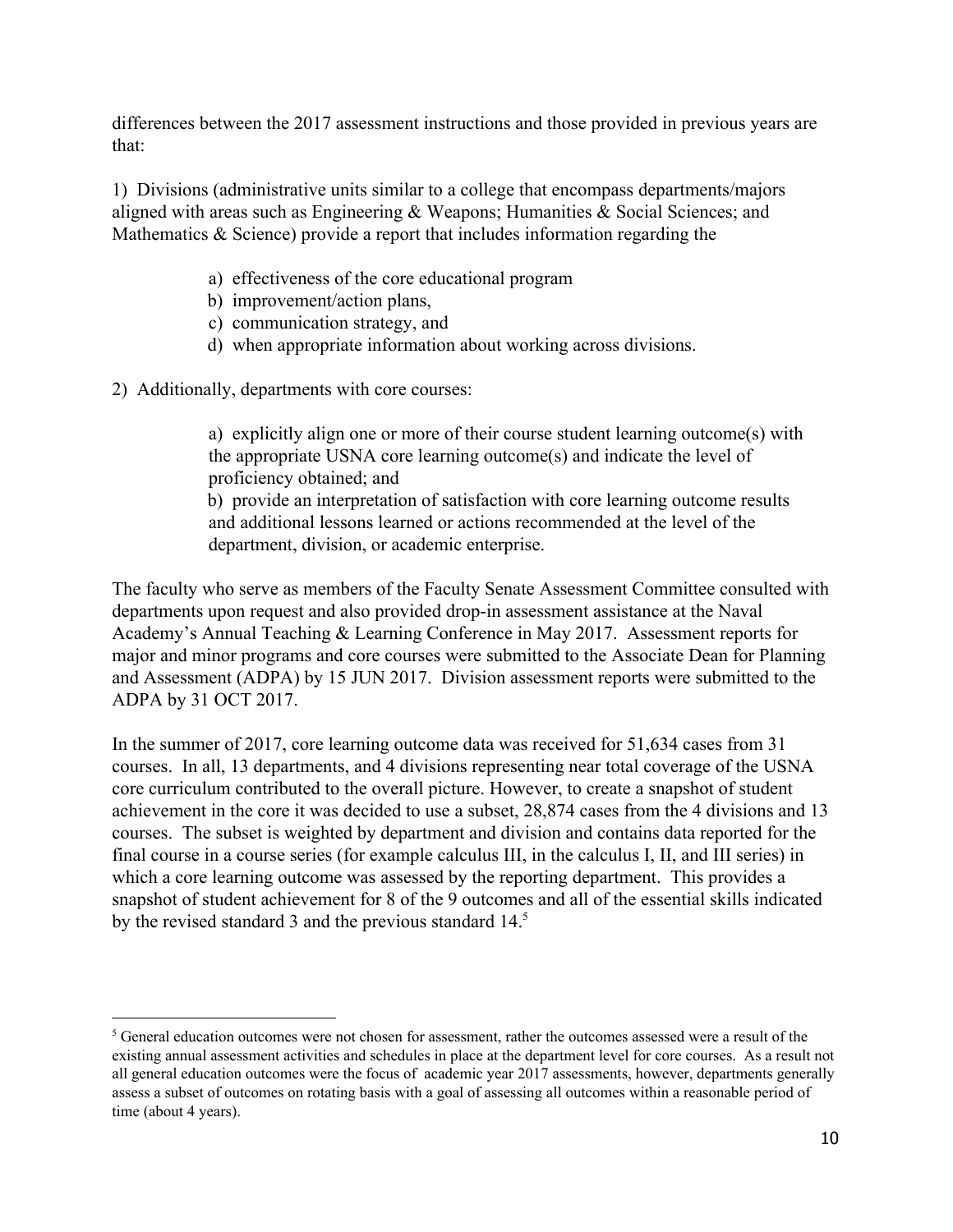| AY 2017 Core Curricular Learning Outcomes Assessment         |                                |                                     |  |  |
|--------------------------------------------------------------|--------------------------------|-------------------------------------|--|--|
| <b>Core Curricular Learning Outcome</b>                      | <b>Total Departments /</b>     | % Midshipmen                        |  |  |
|                                                              | <b>Divisions Contributions</b> | <b>Met or Exceeded Department</b>   |  |  |
|                                                              | for AY17                       | / Faculty Expectations <sup>*</sup> |  |  |
| Apply Leadership Skills                                      | 1/1                            | 93%                                 |  |  |
| Reason morally/ethically                                     | 1/1                            | 83%                                 |  |  |
| Apply Principles of Naval Science and the Profession of Arms | 2/1                            | 85%                                 |  |  |
| <b>Solve Technical Problems</b>                              | 8/2                            | 73%                                 |  |  |
| Communicate Effectively                                      | 7/4                            | 78%                                 |  |  |
| <b>Critically Reason</b>                                     | 6/4                            | 84%                                 |  |  |
| Understanding American Heritage                              |                                |                                     |  |  |
| Interpret World Events                                       | 1/1                            | 93%                                 |  |  |
| Demonstrate Intellectual Curiosity                           | 2/1                            | 64%                                 |  |  |

\* Calculated using data from each department's final course(s) in their sequence; e.g, Physics II data used not data for both Physics I and II for demonstrating intellectual curiosity. Each division receives equal weight as Mathematics & Science and Engineering & Weapons often use entire populations; whereas, Humanities & Social Sciences and Leadership Education & Development generally use samples. Total number of cases from the final course in the sequence that addresses the core curricular learning outcome: 28,927.

The leadership within each academic division was provided with assessment reports from their departments and a spreadsheet with results disaggregated to the department and course level in order to examine contributions to each of the nine core learning outcomes. Further, the ADPA provided and discussed draft and final versions of the [2017 annual report to the Academy](https://www.usna.edu/Academics/Academic-Dean/Assessment/AEB.php) [Effectiveness Board](https://www.usna.edu/Academics/Academic-Dean/Assessment/AEB.php) (Appendix I) documenting both significant progress in the overarching assessment of the core curricular learning outcomes and the continued commitment to assessment of the core program.

In the fall of 2017, the Divisions of Humanities & Social Sciences; Engineering & Weapons; and Mathematics & Science each held meetings with faculty members from departments delivering courses required in the core/general education program to discuss assessment findings from across departments and find ways to collaborate where multiple departments contribute to the same outcomes. The division meetings complement the Faculty Senate Assessment Committee annual meetings that include department chairs and department assessment committee members with their faculty peers from the Faculty Senate Assessment Committee and the Associate Dean for Planning & Assessment. These meetings are held with every academic department in December and focus on maintaining and supporting ongoing departmental assessment activities (both in the majors and the core) and facilitating the use of assessment results to improve programs locally and across departments.

While the previous table includes results from the most advanced core course within a department that contributes to a core curricular learning outcome, the division reports indicated that faculty members made a closer examination of the integration of the core/general education program outcomes across courses. The division reports (Appendix J) noted that faculty teaching courses in departments that have different approaches to assessing these overarching outcomes led to challenges (and also engaging conversations) about integrating results. For example, it was noted that across the technical core courses, the average percentage of 11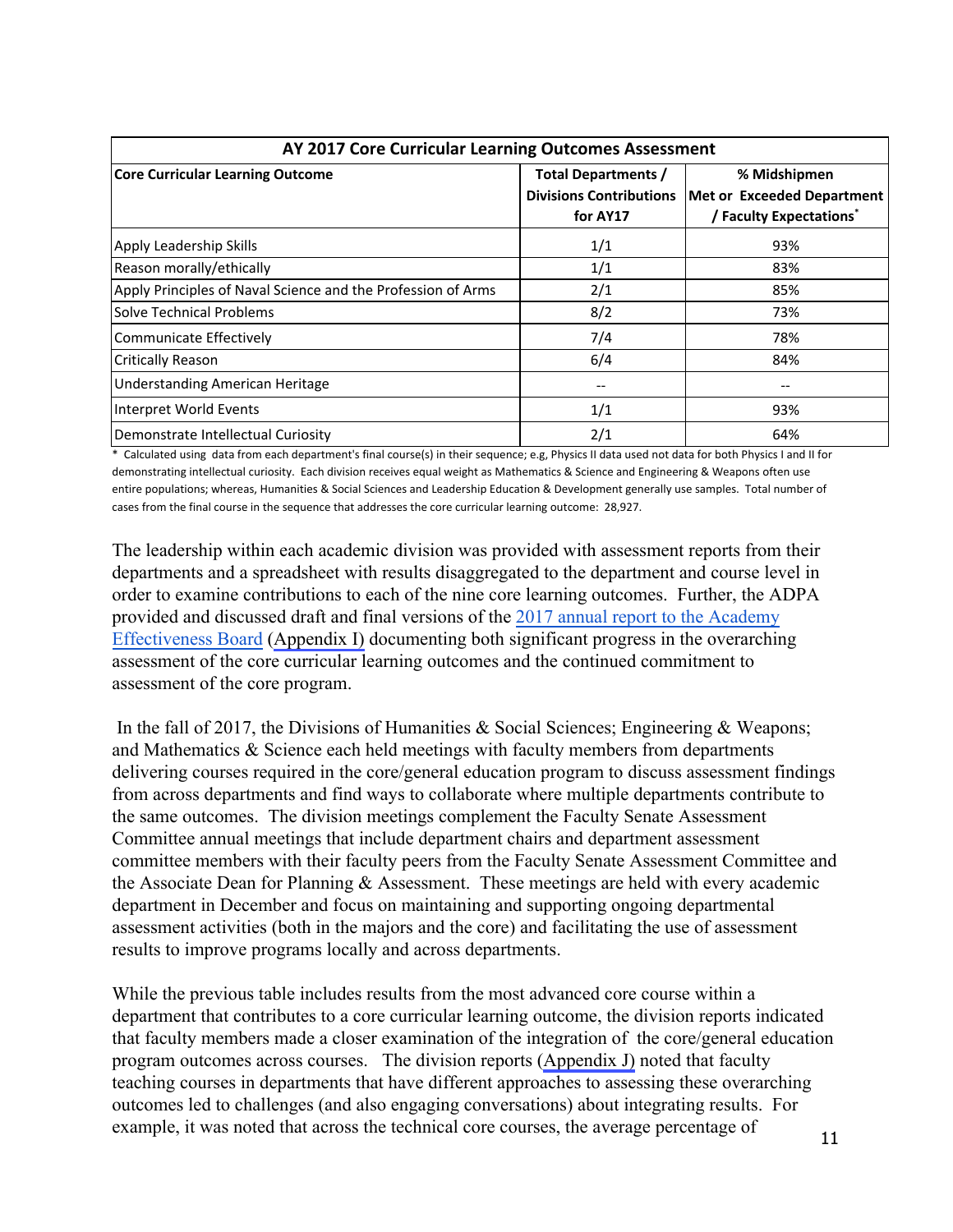midshipmen meeting or exceeding expectations increased as they progressed from year to year in the core curriculum. Specifically, the percent that "met or exceed" expectations for the *solve technical problems* outcome was 45% in chemistry, 65% in mathematics, and 81% in physics. This progression follows student progression across their required courses with chemistry courses taught during the freshman year, mathematics in both the freshman and sophomore years, and physics in the sophomore year. It was further discussed that the "met or exceed" percentage for this learning outcome remained high within the Division of Engineering  $\&$ Weapons (82%) whose core courses are taught in the junior and senior years, which is after students have selected into STEM  $(\sim 70\%)$  and non-STEM  $(\sim 30\%)$  majors--the core outcomes remain the same regardless of major. In the Humanities & Social Sciences Division it was decided to invite a representative from the library to be included in conversations about working together to introduce and reinforce skills across the curriculum. The library is viewed as a possible unifying location for a narrative of learning in the humanities and social science core courses.

The divisions indicated that the fall meetings were the beginning of conversations that will continue. While discrete core courses and individual departments are able to indicate their effectiveness at developing midshipmen, determining our collective effectiveness has its challenges. As a result of the division discussions in the fall, leadership from the divisions and the Associate Dean for Planning & Assessment met in January 2018 to discuss:

- working definitions for the core curriculum map to be created in consultation with divisions and socialized with departments (completed--Appendix K), and
- a plan to refine linkages between courses and scaffolding of skills across time and courses (in progress).

Divisions further indicated that they will continue to meet with members of departments that support the core/general education program; strive to support department assessment activities to ensure that they are meaningful, but not overly burdensome; and manage concerns that are to be expected when creating a new and more inclusive assessment process.

Specific actions identified in the division reports include:

- creating shared rubrics for core outcomes that span departments within a division;
- using end of course feedback forms for indirect assessment of student preparation and retention across courses;
- exploring the use of sampling vs populations and new assessment tools; and
- determining how parallel efforts can be further integrated.

Additionally, the Office of the Academic Dean  $\&$  Provost has been working to broaden conversations about student learning and academic integration by sharing results from the National Survey for Student Engagement (NSSE). The Academy administers the NSSE every three years with the last administration conducted in the spring of 2017. Results for survey items related to the core learning outcomes were disseminated to the division leadership and the Naval Academy as a whole through its annual report to the Academy Effectiveness Board (Appendix I).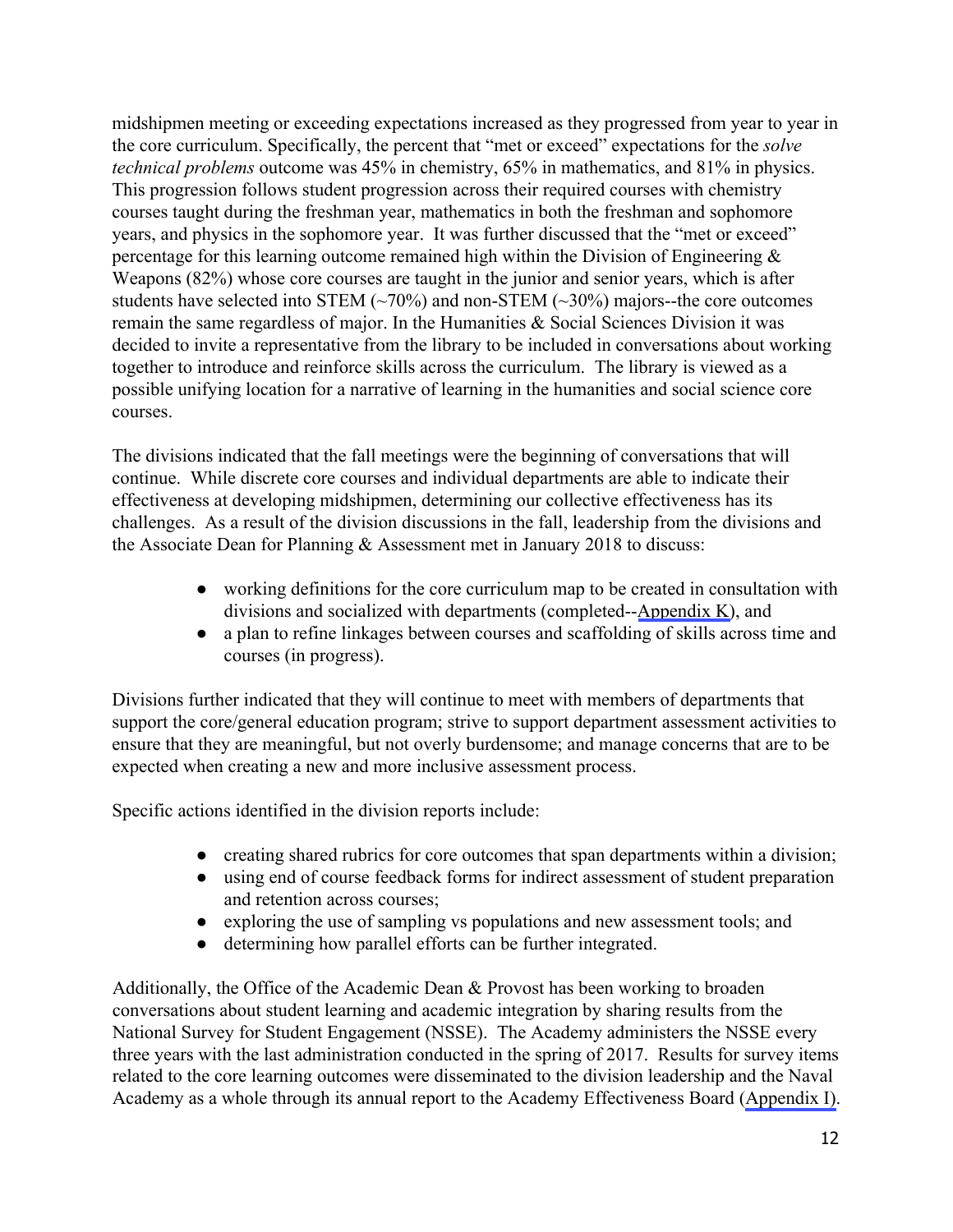Previously NSSE data has been used to facilitate conversations with faculty and staff about student academic engagement and social integration as part of the Academy's Center for Teaching and Learning's annual conference. Finally, results of the most recent NSSE administration will be used at a Spring Academic Assembly to promote a dialogue among department and division leadership about student activity and faculty expectations.

Leadership for maintaining and supporting assessment practices that are meaningful, manageable, and result in actionable information is present at all levels of the academic enterprise: Faculty Senate, Dean, Divisions, and Departments that support the core. The annual assessment process with departmental and core reporting at the end of the academic year, formal follow-on conversations in the fall, and training/support activities offered in the spring represent a well-documented, sustainable process. The division reports, the conversations among faculty from different departments that informed those reports, and the follow-on actions are indicative of the evolution of a culture of assessment that permeates all levels of the academic program.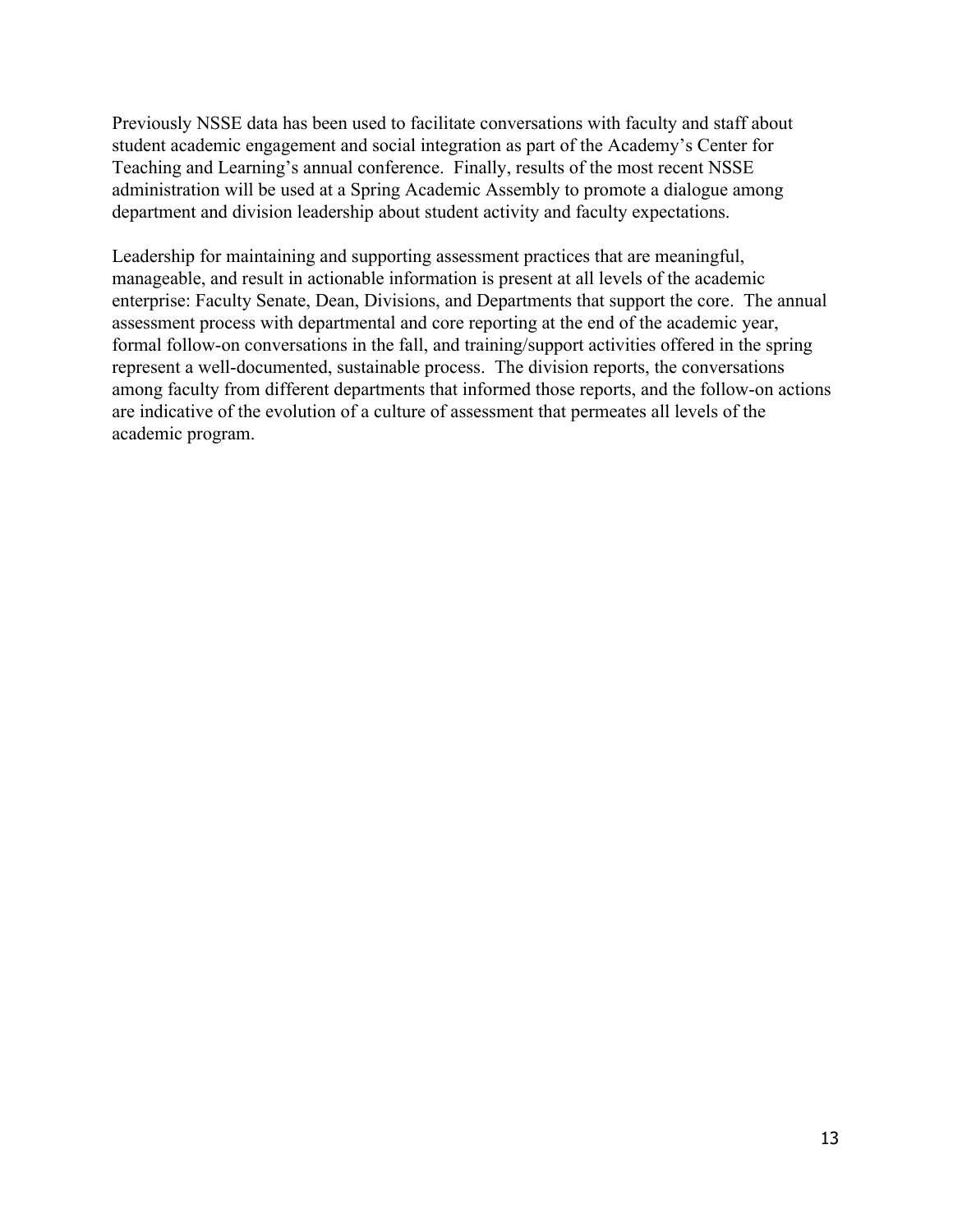#### <span id="page-14-0"></span>**III. Conclusion**

Since the 2016 action to reaffirm accreditation of USNA, significant progress has been made. This progress report provides clear assurance and documentation that USNA has implemented an organized and systematic IAP for evaluating the total range of programs and services and an organized and (through the core curricular assessment activities) systematic process for comprehensive assessment of the general education (core) student learning outcomes. The evolution of a culture of assessment is present for both institutional assessment and assessment of the general education program with leadership in place for maintaining and facilitating practices that are meaningful, manageable, and result in actionable information. The codification of practices within existing guidance and instructions and the use of existing structures has resulted in these assessment activities quickly being folded into the existing battle rhythm of the Naval Academy.

The IAP will continue to serve as a tool for assessing and facilitating improvement in programs and services across the Academy with the support of stakeholders who serve on the AEB. The value of this process for decision making and educating members of the USNA team on progress in accomplishing the Academy's strategic priorities has already been noted at multiple levels including the Superintendent and SLT. The transparency now present in institutional assessment activities, culminating in the annual release of the institutional assessment report, has led to our efforts becoming more systematic and higher profile.

Assessment of the individual core courses and use of results has been robust at the department level for at least 10 years prior to the 2016 site visit. With the encouragement of the visiting team, USNA successfully implemented a plan to assess the nine overarching core learning outcomes that span the entire core curriculum. This has led to some erosion of existing silos and improved discussions of the scaffolding of student outcomes and experiences across the curriculum. While challenges remain for integrating results, the existing framework allows departments to use embedded, direct assessments that appropriately reflect the academic cultures and disciplinary approaches of the contributing departments. The division leadership, Faculty Senate Assessment Committee, and Associate Dean for Planning & Assessment serve as resources to continue facilitating conversations and collaborations across departments. Ongoing discussions have been valuable in making progress to coordinate efforts, better comprehend the extent to which midshipmen are demonstrating the core learning outcomes, and fostering a team approach to understanding and improving student learning.